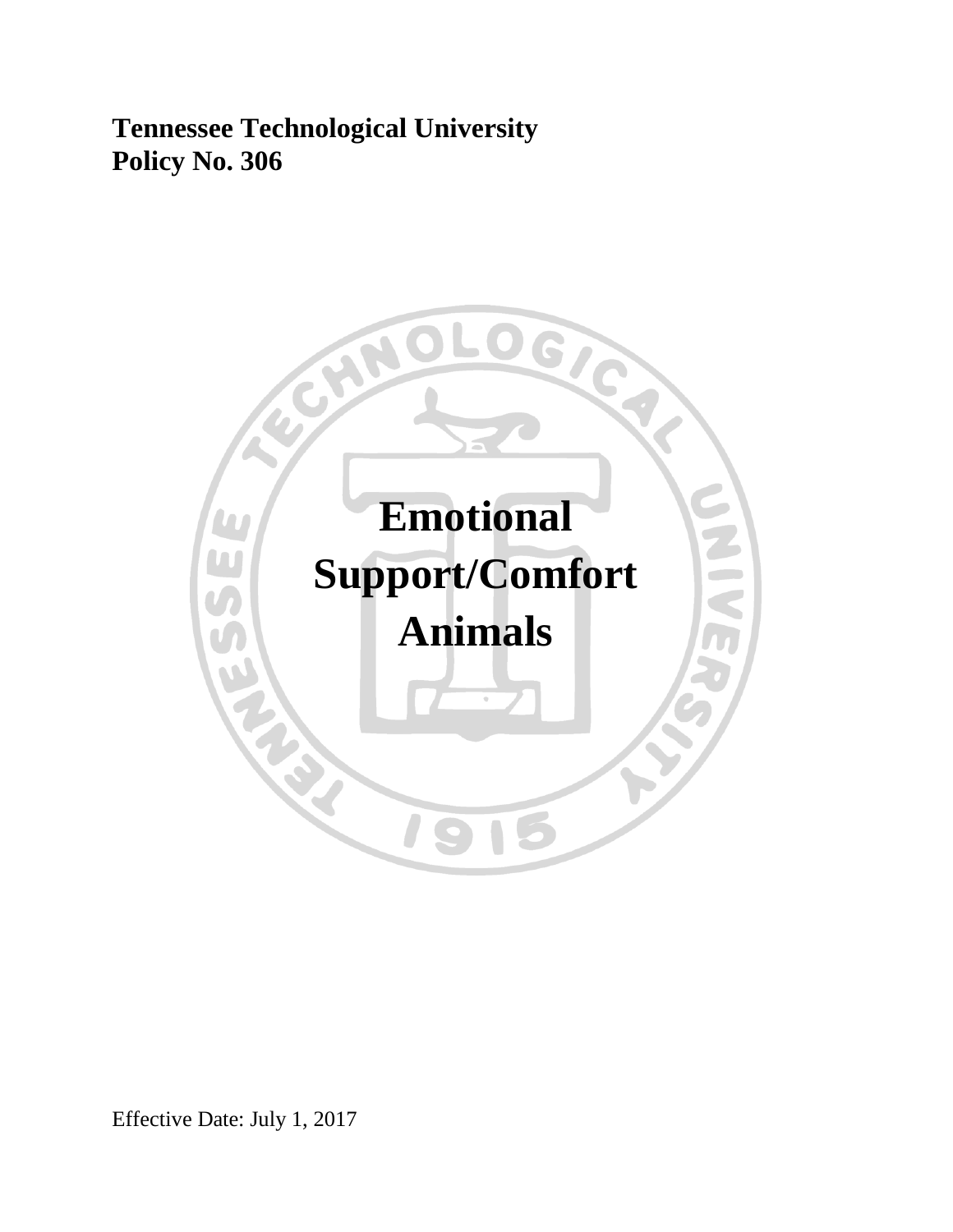### **Policy No.:** 306 **Policy Name:** Emotional Support/Comfort Animals

# **I. Purpose**

Tennessee Tech recognizes the importance of Emotional Support/Comfort Animals to individuals with disabilities and has established the following policy regarding Emotional Support/Comfort Animals to assist people with disabilities.

# **II. Review**

This policy will be reviewed every four years or whenever circumstances require review, whichever is earlier, by the Directors of the Office of Disability Services (ODS) and the Office of Residential Life, with recommendations for revision presented to the Administrative Council and University Assembly.

# **III. Scope**

This policy applies to Emotional Support/Comfort Animals in Tennessee Tech's housing facilities and applies only to rooms or apartments within housing facilities. Permission to have an Emotional Support/Comfort Animal under this policy does not grant the individual permission to have the Emotional Support/Comfort Animal present in any other campus facility or Tennessee Tech property.

# **IV. Definition**

Emotional Support/Comfort Animals Defined

"Emotional Support/Comfort Animal" or "Animal" is one that an individual with disabilities utilizes for emotional support, well-being, or comfort. Because the Animals are not individually trained to perform work or tasks, support Animals are not service Animals.

# **V. Policy**

Tennessee Tech is committed to granting reasonable accommodations to individuals with disabilities in the application of housing policies, practices, and procedures.

### **VI. Procedures to Request Emotional Support/Comfort Animals in Tennessee Tech Housing**

- **A.** Emotional Support/Comfort Animals are approved on a case by case basis and may not reside in Tennessee Tech housing without the prior approval from the ODS Housing Committee.
- **B.** A resident requesting permission to have an Animal in his or her on-campus housing must provide the ODS with appropriate documentation.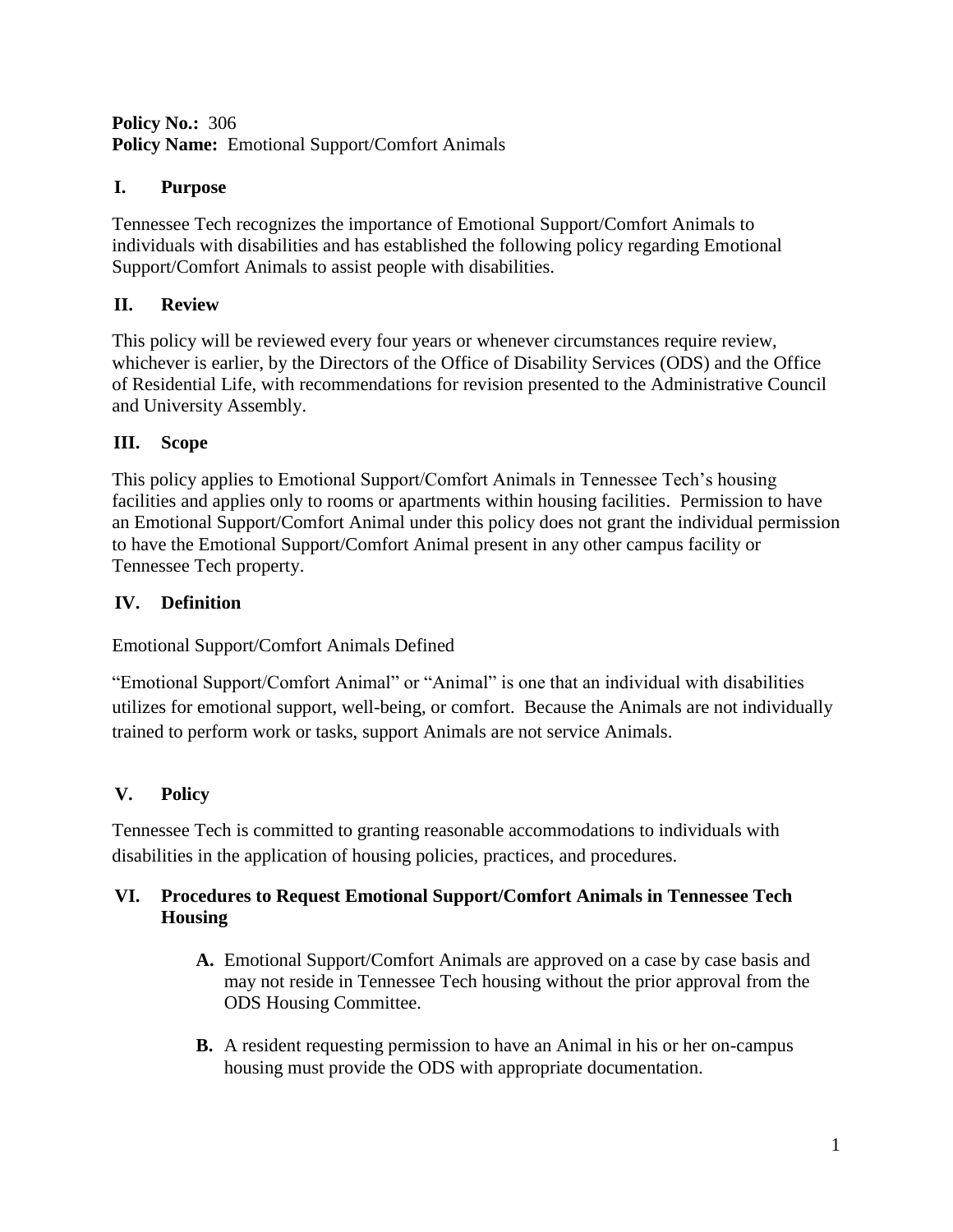- **C.** Documentation of the need for an Animal must include:
- **1.** A signed letter, on professional letterhead, from the person's healthcare provider or licensed therapist with whom the owner has an established relationship. Any such provider or therapist should be familiar with the professional literature concerning the assistive and/or therapeutic benefits of Emotional Support/Comfort Animals for people with disabilities.
- **2.** At a minimum, the letter must include the following items:
	- **a.** The provider's diagnosis of the person's disability.
	- **b.** A clear description of the current impact and functional limitations resulting from the disability.
	- **c.** The provider's confirmation that the Animal has been prescribed for treatment purposes and is necessary to help alleviate symptoms associated with the person's condition and/or to help the person use and enjoy university housing services.
	- **d.** The provider's description of the support that the Animal will provide.
	- **e.** Any additional rationale or statement Tennessee Tech may reasonably need to understand the basis for the professional opinion.
	- **f.** A clear description of the current impact and functional limitations resulting from the disability.
- **D.** The ODS Housing Committee which consists of staff from ODS, health services, counseling, residential life, and any other appropriate department, will review the documentation within 10 business days of receipt of all documentation. In considering the request, ODS Housing Committee may consider the following criteria:
	- **1.** Whether the size of the Animal is too large for the available housing space.
	- **2.** Whether the Animal's presence would force another individual from housing (e.g. serious allergies).
	- **3.** Whether the Animal's presence otherwise violates an individual's right to peace and quiet .

If the Committee approves the request, the resident will be contacted by the Office of Disability Services to meet with the Office of Residential Life. At this meeting, the Office of Residential Life will review this policy with the Animal's owner.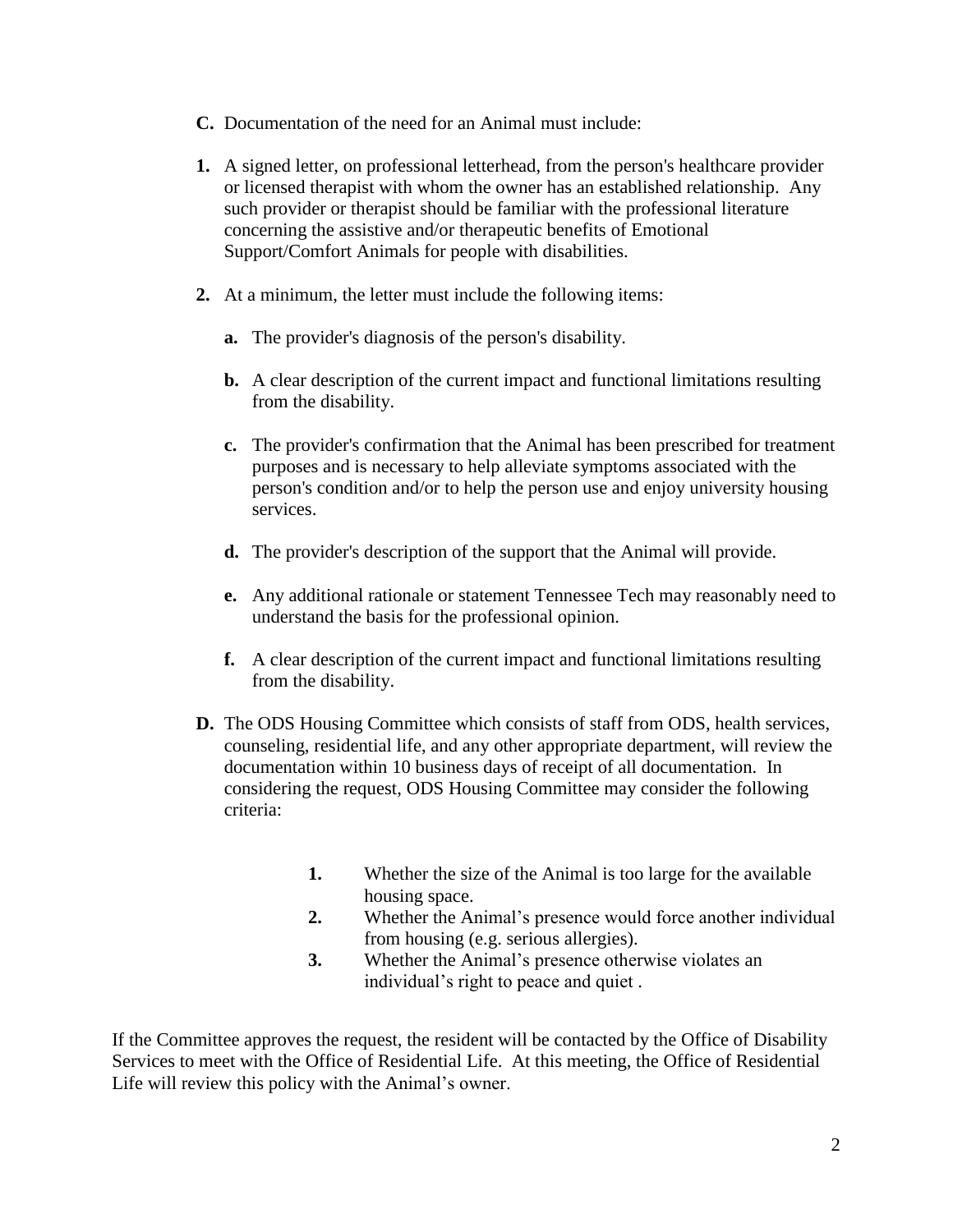#### **VII. Owner's Responsibilities in Tennessee Tech Housing**

- **A.** The Animal's owner is responsible for assuring that the Animal does not unduly interfere with the routine activities of the residence or cause difficulties for other residing residents. "Undue interference" and "difficulties" include, but are not limited to, failure to maintain acceptable standards of hygiene, causing undue noise or other disruption, and causing damage.
- **B.** The owner is financially responsible for the actions of the Animal including bodily injury or property damage. The owner's responsibility covers, but is not limited, to replacement of furniture, carpet, floor tile, window, wall covering, and the like. The owner is expected to cover these costs at the time of repair or move-out, whichever is earlier.
- **C.** The owner is responsible for any expenses incurred for cleaning above and beyond a standard cleaning and for repairs to Tennessee Tech premises that are assessed after the student and Animal vacate the residence. Tennessee Tech shall have the right to bill the owner/resident account for any unmet obligations.
- **D.** The owner must notify the Office of Residential Life in writing if the Animal is no longer needed as an Emotional Support/Comfort Animal or is no longer in residence. To replace an Animal, the owner must file a new request following the procedures outlined in Section VI..
- **E.** The owner's residence may be inspected for fleas, ticks, or other pests during regular health and safety checks or as needed. The Office of Residential Life staff will schedule the inspection. If fleas, ticks, or other pests are detected through inspection, the residence will be treated using approved fumigation methods by a university-approved pest control service. The owner will be billed for the expense of any pest treatment to the room or any necessary corresponding areas above and beyond standard pest management in the residence halls.
- **F.** All roommates of the owner must sign an agreement allowing the Animal to be in residence with them. (Tennessee Tech will facilitate this process at the student's request). Tennessee Tech will not reveal the existence or nature of the disability to the roommates. In the event that roommates do not agree to have an Animal with them in their room, the owner, in conjunction with the Office of Residential Life, will make other room and roommate arrangements.

#### **G.** Tennessee Tech may remove or require the removal of any animal that: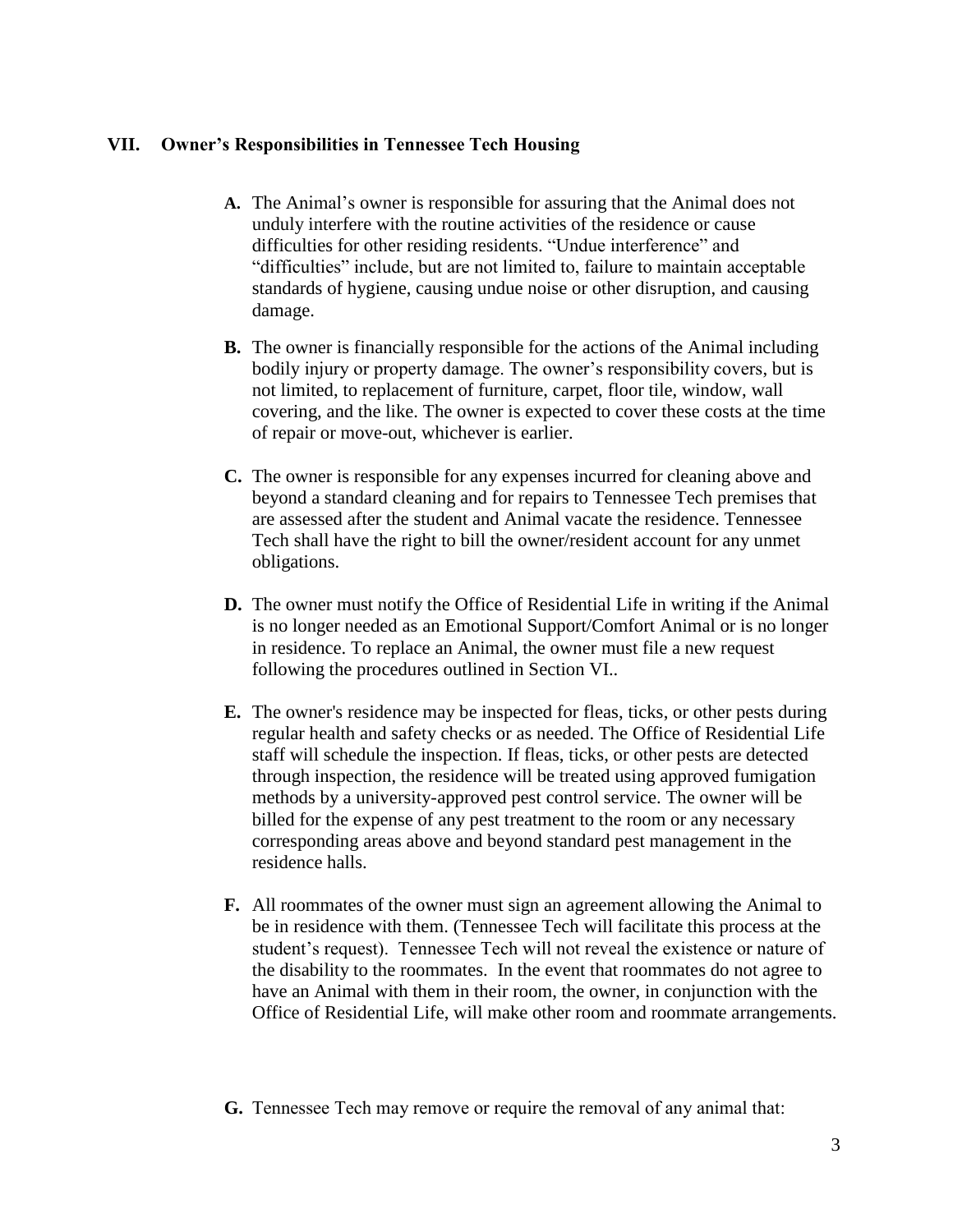- **1.** Has posed in the past a direct threat to others.
- **2.** Has caused excessive damage to housing beyond reasonable wear and tear.
- **3.** Is not housebroken.
- **4.** Is unable to live with others in a reasonable manner or causes undue noise.
- **H.** Emotional Support/Comfort Animals found unattended, abandoned, or abused may be impounded in accordance with applicable laws and regulations.
- **I.** Emotional Support/Comfort Animals may not be left overnight in Tennessee Tech housing to be cared for by another student. The owner must take the Animal if the owner leaves campus overnight or for a prolonged period during the day.
- **J.** The owner is responsible for ensuring that the Animal is contained, as appropriate, when the owner is not present during the day while attending classes or other activities.
- **K.** The Office of Residential Life maintains the right to relocate the owner and Animal as necessary according to its general contractual agreement with the student.
- **L.** The owner agrees to and is responsible for immediate clean-up of all animal waste. Emotional Support/Comfort Animals must be toileted in areas designated by Tennessee Tech. Indoor Animal waste, such as cat litter, must be placed in a sturdy plastic bag and securely tied up before being disposed of in outside trash dumpsters. Litter boxes and cages should be placed on mats so that waste is not tracked onto floor surfaces. Litter boxes, cages, or other Animal containers must also be cleaned regularly as to not cause any undue odor in the room or surrounding areas.
- **M.** Should the Animal be removed from the premises for any reason, the owner is required to fulfill his/her housing obligations for the remainder of the housing contract.
- **N.** The care and supervision of the Animal are the responsibility of the owner. The owner is required to maintain control of the Animal at all times, which includes the use of a leash or other appropriate control.
- **O.** If any aspect or circumstance of the condition, health, or behavior of any Animal on campus is deemed by Tennessee Tech to be a threat to the health or safety of any member of the campus community, then that Animal may be impounded in accordance with applicable laws and regulations.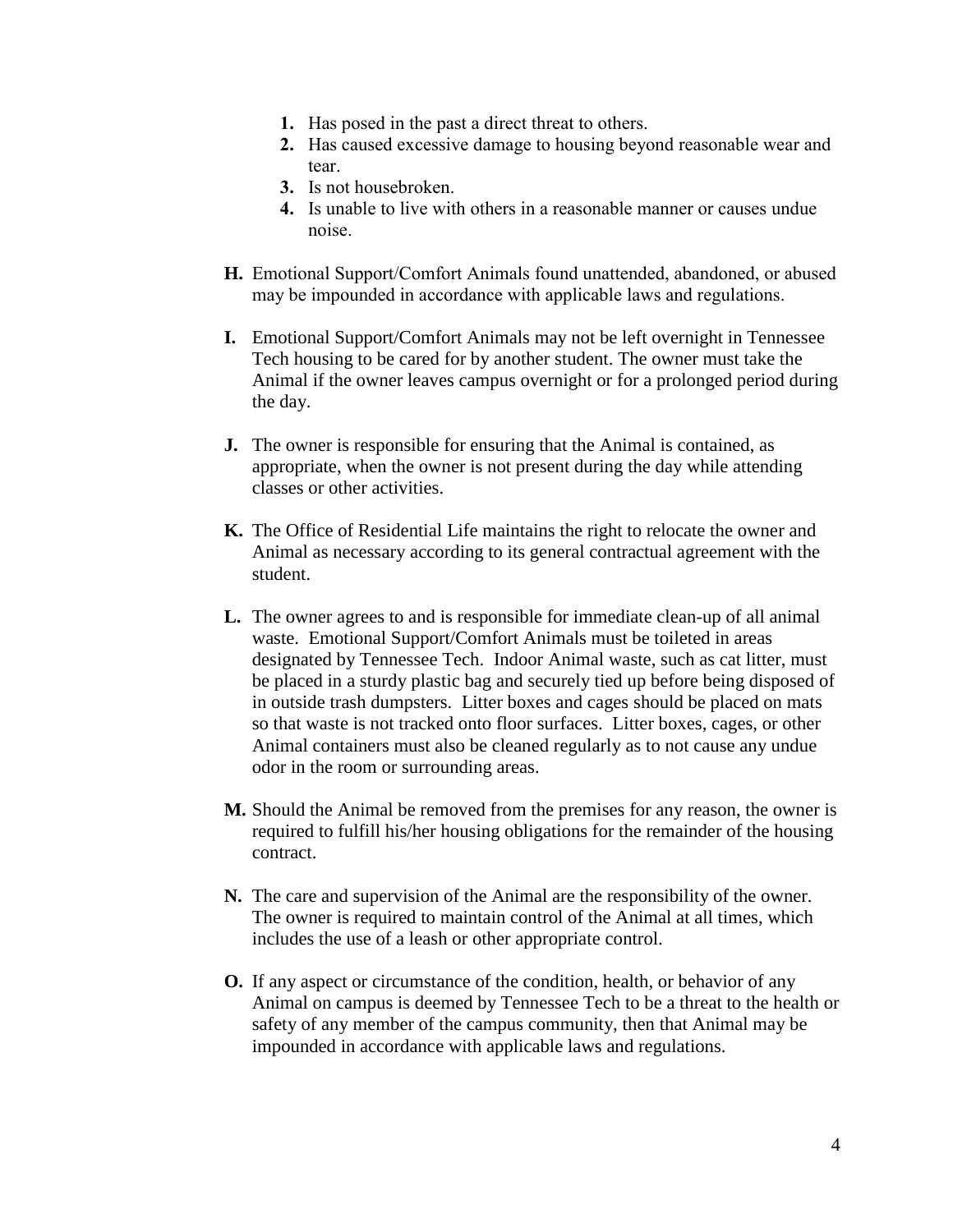- **P.** In accordance with local ordinances and regulations, the Animal must be immunized against diseases common to that type of Animal, and registered if required by law. Dogs and cats must have current vaccination against rabies and wear a rabies vaccination tag.
- **Q.** Emotional Support/Comfort Animals other than cats and dogs to be housed in Tennessee Tech housing must have an annual clean bill of health from a licensed veterinarian. Documentation that demonstrates this can be a vaccination certificate or a veterinarian's statement regarding the Animal's health. This will be monitored by the Office of Residential Life. Tennessee Tech may direct that the Animal receive veterinary attention as a condition of its continuing residency in Tennessee Tech housing.
- **R.** Residential Life and the ODS Housing Committee may place other reasonable conditions or restrictions on the Animals depending on the nature and characteristics of the Animal.
- **S.** University personnel shall not be required to provide care or food for any Animal including, but not limited to, removing the Animal during emergency evacuation for events such as a fire alarm.

### **VIII. Violation of Policy**

Any violation of this policy may result in the immediate removal of the Animal in addition to the owner's referral to the appropriate official for the appropriate discipline under the applicable policy.

### **IX. Appeal Process**

- **A.** If the student is dissatisfied with the determination of the disability housing committee, the student may appeal to the Assistant Vice President of Student Affairs for Student Development. The student must file a written notice of appeal within 3 business days of delivery of the determination, absent good cause. In the written notice of appeal, the student must explain the reasons why s/he believes the determination is in error.
- **B.** The Assistant Vice President will issue a written decision within 5 business days of receipt of the appeal, absent good cause. The Assistant Vice President's decision is final.

### **X. Interpretation**

The Office of Disability Service Housing Committee has the final authority to interpret the terms of this policy.